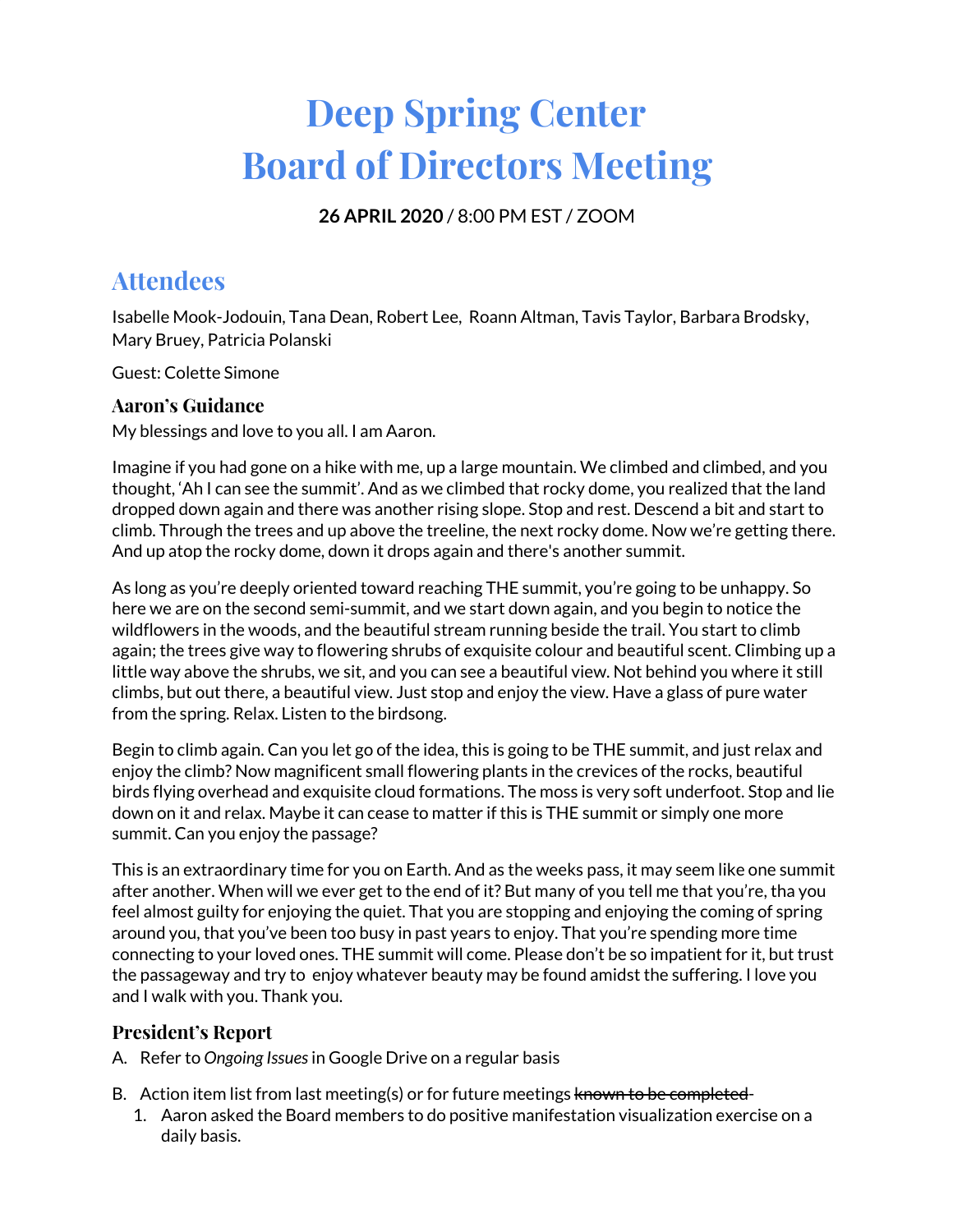- 2. Each Board member to write up a short bio of themselves and send to Tana to put on the Board members section of the website. (Missing Bob, Roann)
- 3. Desja to interview Barbara for Wikipedia article.
- 4. Roann to review Desja's writing of Barbara's info be put on Wikipedia.
- 5. Tavis to collect information on cost of recording audio books as one of the projects.
- 6. Tana looking at cost versus impact of fundraising.
- 7. Board members to put their skillsets into the Google Drive document.
- 8. Board members to forward any names of suitable sangha members to Bob for new Treasurer position
- 9. List of volunteers on Drive, and need a volunteer leader to keep track and send requests to Tana to send out.
- 10. Another UM department can assist with website/video editing-best to wait for a separate quarter, one student at time
- 11. Room for one more board member, 9 max including Barbara (non-voting)
- 12. Bob to review email asking for fundraising volunteers and treasurer (to be sent after conversation with David)
- 13. Isabelle to contact new student, Julian, from Barbara's class, to determine skills and if/where he may be interested in volunteering his tech skills.
- C. Publishing projects being addressed.

Desja creating Audacity training video (audio editing software).

Tavis to start developing recording process.

Tavis to resume research for professional narrators, has contact in NC.

**Aaron/Q'uo:** Barbara and Tavis emailed Jim McCarty of L/L Research re: copyright for Aaron/Q'uo Dialogues and audio recording. Publisher still has copyright for all forms of book. Jim recorded Aaron/Q'uo himself, but recording is not in final form. Needs a lot of work to get it ready for audio publishing even if we had the rights. If DSC were to get audio publishing rights, would need to re-record (easier than trying to edit other recording). Jim is okay if we want to pursue this; he isn't interested. Tavis to connect with publisher.

Foreign languages translations: Portuguese translations of Human and Path of Clear Light, and Spanish translation of Human done.

- D. Healing Intervention Option (in person retreats/Remembering Wholeness) Protocols to be distributed prior to Interventions for interested individuals so they're prepared ahead of time. Protocol already distributed to RW group in preparation for next session 5/17, depending upon COVID-19.
- E. International Mask Distribution

Thanks to DSC's international presence and a generous donor of ours, we were able to arrange connections in the USA and several other countries to assist donors from China to ship masks at no cost to recipients. Several thousand masks donated to hospitals and other groups in great need of them.

Newsletter article to be written on this.

## **Teams**

## **Current Financial Update**

Budget balanced through June 2020.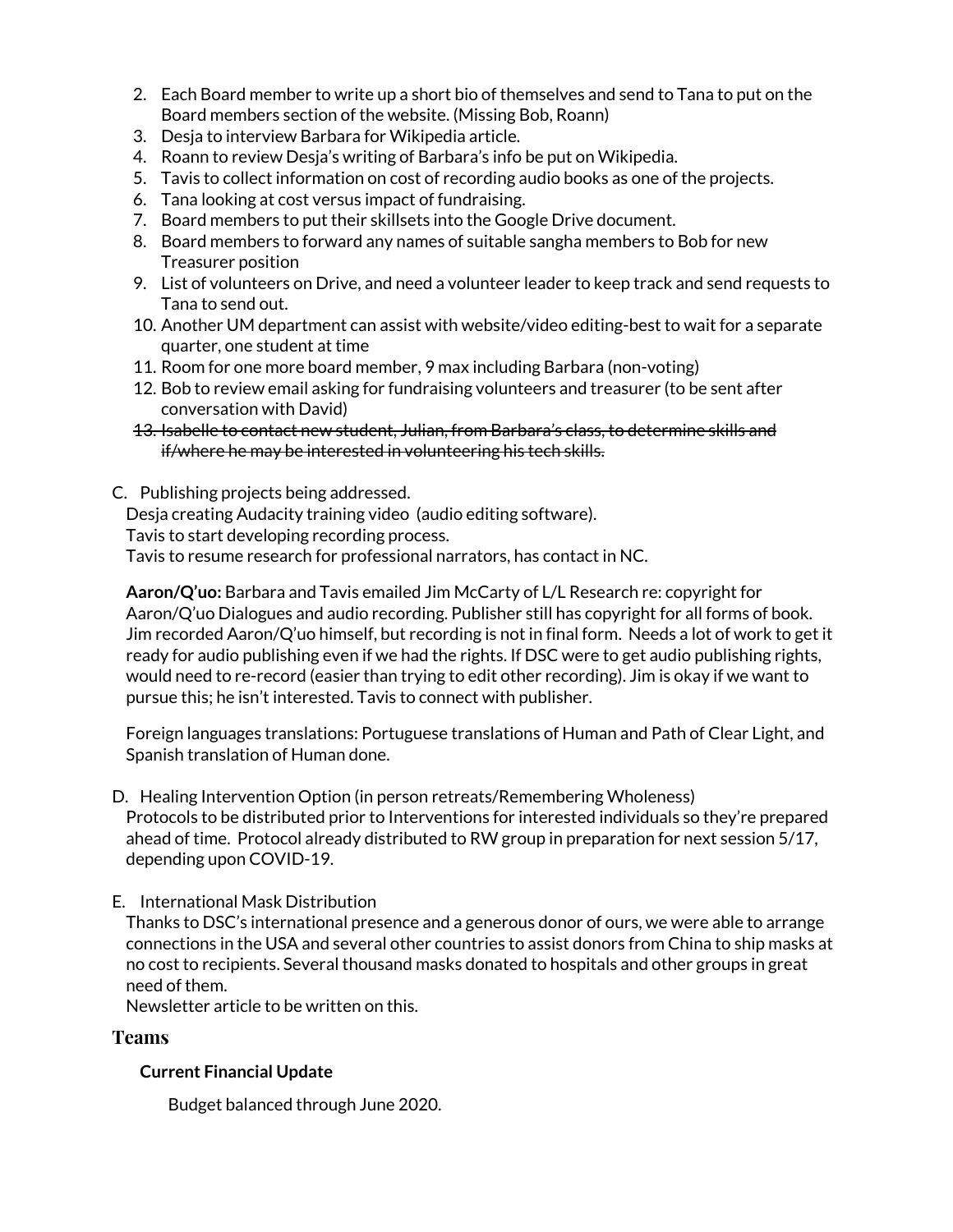Will produce full-year budget from July 1, 2020 to June 30, 2021.

Given current funds, projected monthly donations and 3rd year Dharma Path class, appear to be on budget.

#### **Fundraising**

Team met in April. Reviewed budget and some thoughts for workshops.

Tavis to write semi-annual fundraising letter to go out 2 months after people can resume work. Difficult to garner donations when people are not working and stressed. Suggestion to make this our only fundraising letter for the year.

Incentives are very time-consuming for Tana to manage as they are currently set up. Suggestion to offer incentives for end of year fundraiser only to simplify.

Need another member, preferably a community member.

Notes to help with fundraising concepts in file on Google Drive.

#### **Treasurer**

David Teare contacted again, was on vacation.

#### **Remembering Wholeness**

Next session May 17, 2020 online only. Limit to 40 people maximum.

Bob to send Tana his RW email list.

Tana to create registration form with suggested donation and early deadline, and send out to Bob's RW, Dharma Path and Emerald Isle lists, specifying that we only have 40 spaces.

Tana to add note that there will not be a healing intervention in this session.

Need experienced volunteers holding space online to support Barbara. Bob to send list of people to Barbara to choose from, and Bob to email those people directly. Tavis will help, so 3 more are needed.

Tana to ask Debra if she can be Zoom manager for session.

#### **Retreats**

**New May 2 Retreat:** will be rescheduled, potentially May 23, to be decided in 2 weeks. Need Zoom host.

**DP Intensive June 12-20, 2020:**

Manager Pat Polanski.

Will be Zoom only. Agenda being adjusted.

Pat to work with Barbara, Aaron and John on adapting exercises to Zoom format.

Pat, Tana, Isabelle and Debra to meet for training around Zoom hosting.

Hosting a lot of work - good to have several people trained. Tana to email DP class asking for volunteers.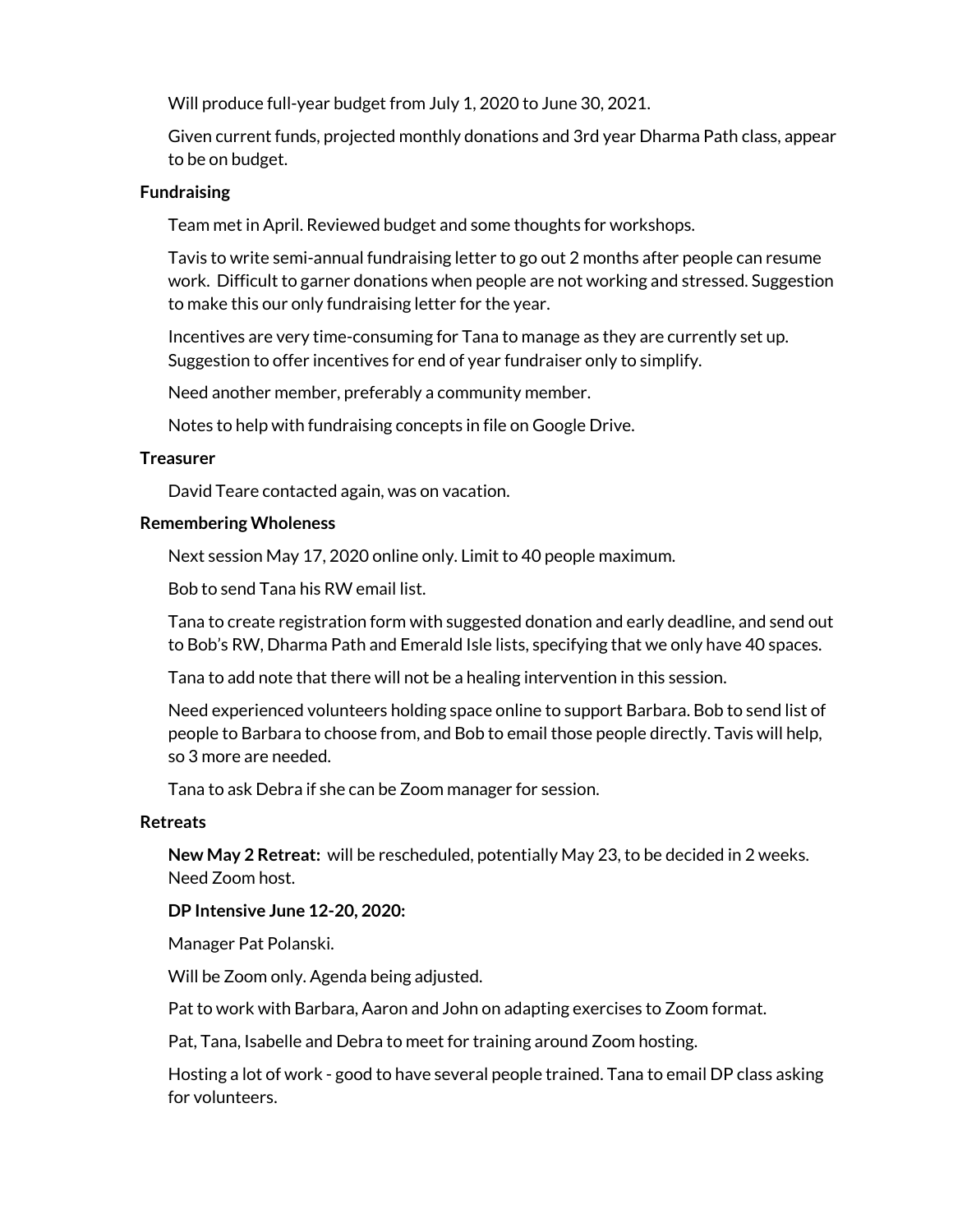#### **Oakwood 2020:** October 3-11, 2020

Planning for some to go in person, others online. Teachers likely not traveling. Will need Zoom hosts.

Ruth and Bill doing pre-retreat organization.

#### **Curriculum Team**

Suggestion to record teachings for us to use in classes, after editing. Barbara could review prior to posting, if from other teachers.

Potential teachers could be sangha members who have written books.

Once pandemic is over, Tana to approach Dan Muir to record classes.

**2-year Dharma Path:** class to continue for 3rd year.

**Awakened Heart Class:** will not be continued next fall, but some joining Dharma Path

**Evenings with Aaron:** continuing in the fall

#### **Technology**

**Google Drive**: Isabelle to delete folder *Next Meeting Agenda.*

#### **HD storage in EMP bags in fireproof safe**

Instructions for access in file in *Ongoing Reminders*folder on Google Drive. Photos and video completed of storage areas. Still need: Address and directions to Barbara's and Tana's houses, and how to access the home if Barbara/Tana not available.

#### **Web Redesign**

Roann has contact at Washtenaw Community College for free consultations. Need concrete design questions/concepts to meet with them.

Isabelle to create a folder on Google Drive for *Web Redesign Recommendations*

Board members to review website this week and post in *Web Redesign Recommendations*folder on Google Drive

> Prompt: Do you like the aesthetic design? If not, what do you want?Layout? etc

Tana to email Isabelle and Roann to meet to discuss architecture

Isabelle to invite Julian to help with cutting and pasting task for architecture redesign, and if interested, Isabelle to invite him to meeting. Colette willing to help with redesign.

Tana to ensure all videos have invitation for donation and link.

#### **Archives**

Isabelle met with Julian on Zoom. He is keen to contribute, has experience in editing and offered to do Q/A on the transcripts on the new site.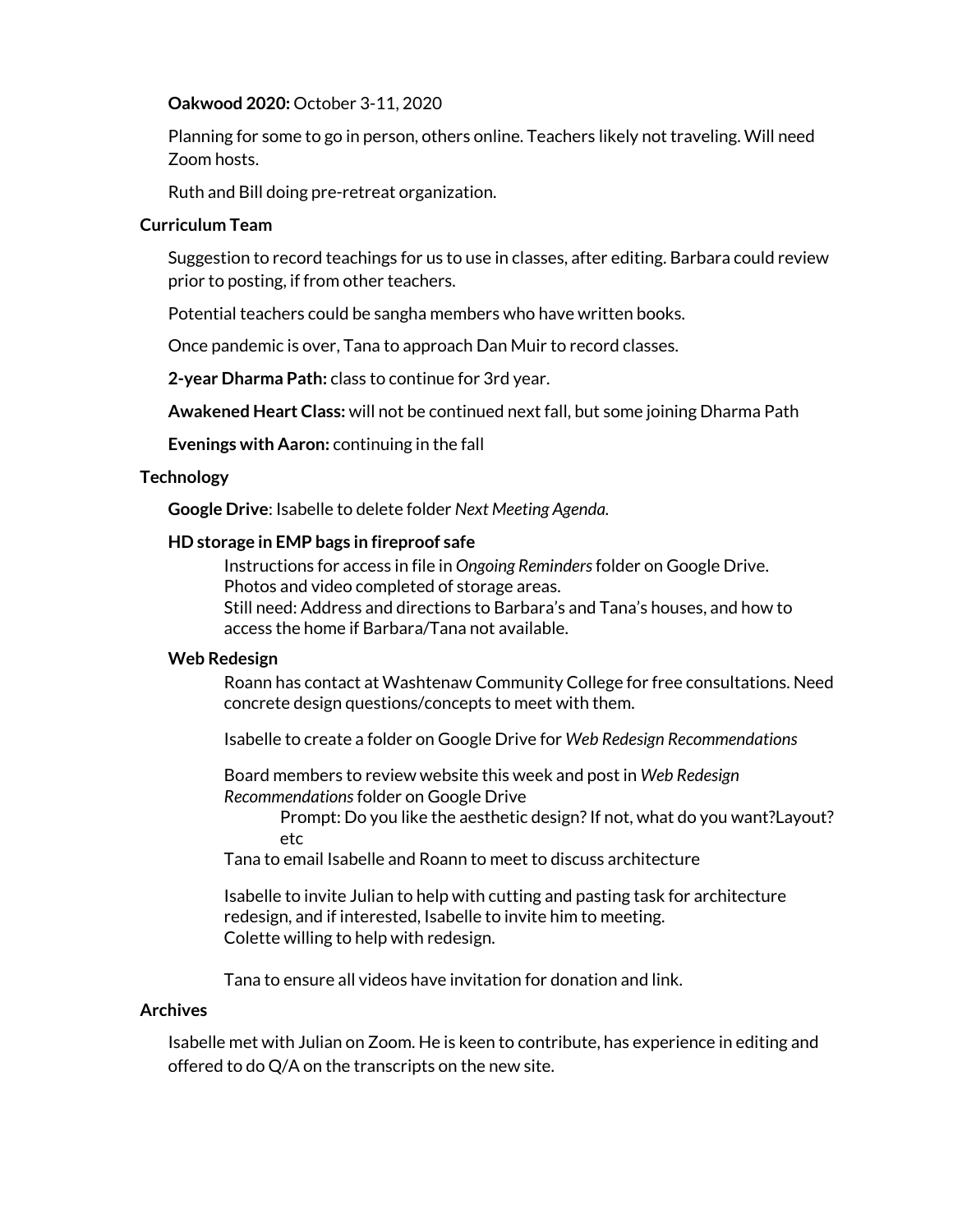Isabelle to set up and build WordPress site, and work with Roger to upload current archive to new site. Julian to be given access to (private) site to do Q/A on all transcripts before site goes live.

### **Marketing**

Blog: Isabelle and Debra met to discuss COVID-19 talks on the blog. Suggestion to put audio clips of blog text in each post. Isabelle has prepared text of first 4 blogs posts already, but will need help going forward. Aiming to have first posts up by end of this week, assuming help can be recruited.

Quarterly newsletter: next issue in June, will include article about donors in China and mask distribution.

## **Barbara**

Barbara to determine which son will take over DSC property in the event of DSC dissolution.

Tavis and Colette to help hold space for Evenings with Aaron.

# **Action Items**

- 1. Bob and Roann to send in their bios to Tana for the site.
- 2. Tavis to collect information on cost of recording audio books as one of the projects.
- 3. Tana looking at cost versus impact of fundraising.
- 4. Board members to put their skillsets into the Google Drive document.
- 5. Board members to forward any names of suitable sangha members to Bob for new Treasurer position
- 6. Tavis to start developing recording process.
- 7. Tavis to resume research for professional narrators, has contact in NC.
- 8. Tavis to connect with publisher of Aaron/Q'uo Dialogues (North Atlantic Books) .
- 9. Tavis to write semi-annual fundraising letter
- 10. Bob to send Tana his RW email list.
- 11. Tana to create registration for RW with suggested donation and early deadline, and send out to Bob's RW, Dharma Path and Emerald Isle lists, specifying that we only have 40 spaces, and add note that there will not be a healing intervention in this session.
- 12. Bob to send list of RW people to Barbara to choose from, and Bob to email those people directly.
- 13. Tana to ask Debra if she can be Zoom manager for RW session.
- 14. Pat to work with Barbara, Aaron and John on adapting DP intensive exercises to Zoom format.
- 15. Pat, Tana, Isabelle and Debra to meet for training around Zoom hosting.
- 16. Tana to email DP class asking for volunteers to learn Zoom hosting.
- 17. Isabelle to delete folder Next Meeting Agenda.
- 18. Isabelle to create a folder on Google Drive for Web Redesign Recommendations
- 19. Board members to review website this week and post in Web Redesign Recommendations folder on Google Drive
- 20. Tana to email Isabelle and Roann to meet to discuss website architecture.
- 21. Isabelle to invite Julian to help with cutting and pasting task for website redesign, and if interested, Isabelle to invite him to meeting.
- 22. Tana to ensure all videos have invitation for donation and link.